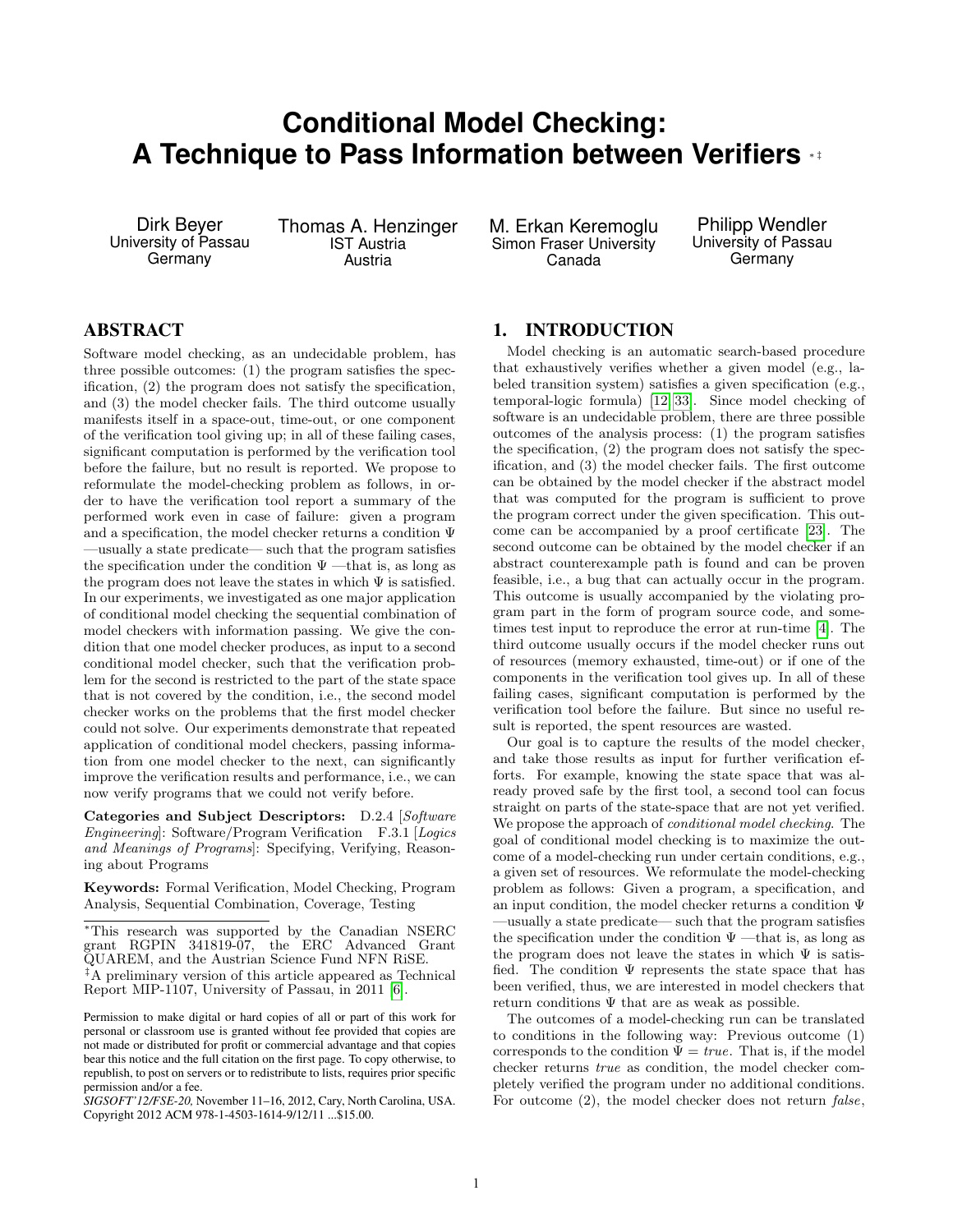

#### Figure 1: Combination strategies

Left: Parallel combination of two abstract domains; combination must be implemented within the same tool and algorithm; information can be exchanged at any time; Right: Sequential combination of two analyses with conditional model checking; the techniques can be implemented in different tools, can run on different platforms, even at different locations in the cloud; information can be transferred from the first to the second tool through condition  $\Psi_1$ ; per default, the first model checker starts with  $\Psi_0 = false$ .

but can specify program parts that are free of errors, and explicitly exclude the violating parts. For example, consider an invalid program that consists of two branches, one of which is safe and the other violates the specification. The resulting condition for this program would contain all program states that occur in the successfully verified branch and report an error path that violates the specification. In outcome (3), in which the model checker previously failed with "no useful result", the condition  $\Psi$  now summarizes the work that has been performed by the model checker before space-out, time-out, or giving up.

If a model checking run was not completely successful, the condition can be taken as input for another model checker that might succeed in proving the program correct or find an error, while it does not need to touch the state space that is already proven correct. Thus, one major application of conditional model checking is a sequential combination of several model checkers where knowledge from an earlier run of the model checker is passed to a later run. Such a combination is strictly more than the sum of individually executing model checkers one after the other in batch mode.

For example, consider a valid program that consists of two branches, one of which is easy to verify by the model checker and the other leads the model checker into an infinite loop. Using conventional model checking, we would not get any feedback from the model checker, because the timeout would cause a failure. Our modified approach of conditional model checking would still be unable to prove that the program satisfies the specification. However, it would —by taking its input condition into account— heuristically detect the hopeless situation and summarize the performed work by reporting that (at least) the first branch has been successfully verified. If complete verification is necessary, then a different verification method or tool may be used to focus on the states that violate the condition.

We performed experiments to investigate the sequential combination of different techniques and tools, and conclude that conditional model checking can significantly improve the performance of the analysis, and that the sequential combination with information passing can effectively check programs that we were not able to verify with conventional model checking or simple sequential combinations.

Contributions. We make the following two contributions:

- Conditional Model Checking. We introduce the technique of conditional model checking, which generates a summary of the performed verification work as output —for the user as feedback, or for later tool runs— and accepts as input a condition that specifies which parts of the state space are already verified. We have implemented an extension of an existing model checker in such a way that conditions can be generated as output and accepted as directive input. Such a technique and implementation did previously not exist [\[6\]](#page-10-0).
- Sequential Combination of Model Checkers. We applied conditional model checking to the problem of combining several model-checking techniques sequentially with passing information between them. We performed experiments on combining explicit-state model checking and predicate-based model checking. The goal was to take advantage of the complementary benefits of each technique. The experiments witness a significant improvement in performance and precision. Such verification configurations, where information is passed between two model-checking techniques, were not experimentally evaluated before [\[6\]](#page-10-0).

Figure [1](#page-0-0) explains the difference between parallel (left) and sequential combination (right) of verification techniques. In parallel combination, the two abstract domains analyze and store different aspects of the program. The model checker can combine results and exchange information between the domains at any time (most elegantly in a strengthen step after both post operations). This is, for example, not possible if the techniques require different iteration algorithms or rely on different binaries. In sequential combination with conditions, the two model checkers are not executed independently in batch mode one after the other, in good hope that one succeeds, but connected via a condition. The first tool analyzes the program according to the input condition  $\Psi_0$ (per default,  $\Psi_0$  is *false*). When finishing, the first model checker summarizes its work in  $\Psi_1$ , such that the second tool knows what is left to be verified.

Other Applications. Conditional model checking enables the following features that were not possible in conventional model checking before:

- No Fail without Results. Every run of the model checker results in a condition that summarizes the achieved results.
- Maximal Outcome. Conditional model checking maximizes the outcome for a given set of resources (memory/time limit).
- Partial Verification. Conditional model checking can be used to restrict the verification to certain parts of the program, by taking as input a condition that excludes the parts that should not be verified. For example, some parts of the system might be checked via model checking, others via testing, theorem proving, or complementary model checkers.
- Comparison of Tools. Given two model-checking tools, we can not only compare the time and memory needed for a given verification task, but we can now compare the quality of the verification results (the weaker the condition, the better).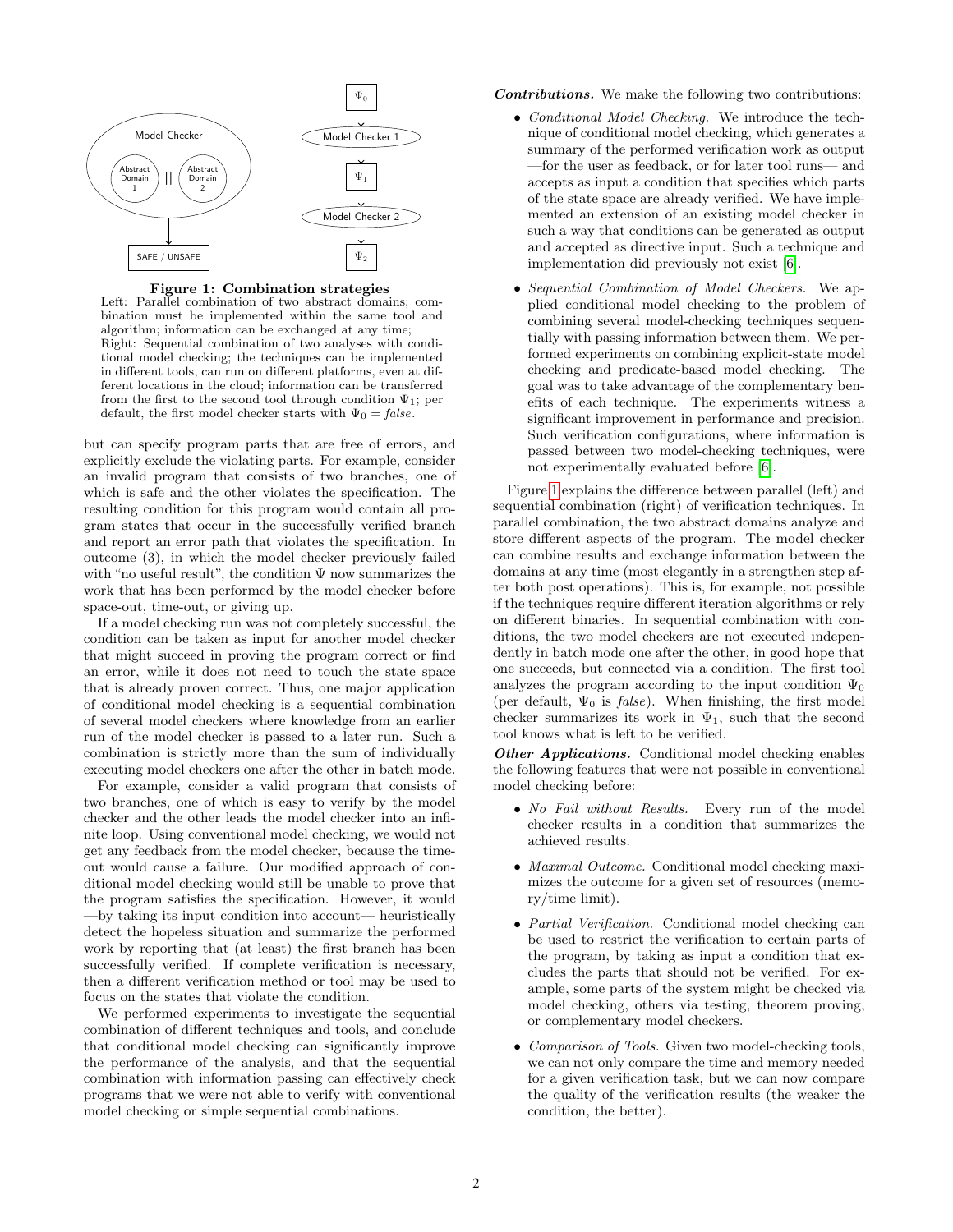- Benchmark Generation. Conditional model checking can be used to produce hard verification benchmarks. Given a verification task that currently can not be solved, conditional model checking can be instructed to generate excluding conditions for all parts that (currently) can not be model checked, and dump a new program that does not contain the state space that is excluded by the conditions. If started on the new program (which represents the maximal verifiable program fragment), the model checker succeeds and the time to prove this fragment correct can be measured.
- Guided Test-Case Generation. The output condition of conditional model checking can be used to guide a tool for test-case generation, if previous verification attempts were not successful. The test generator uses the condition to produce test cases that explore the not-yet-verified state space, but does not produce test cases for the already verified state space. A concrete instance of this application idea was recently described [\[11\]](#page-10-5). Such a sequential combination of static analysis and testing is orthogonal to previous, more tight combinations, like SYNERGY/YOGI [\[22\]](#page-10-6).

**Example.** Loops introduce challenges for static program analysis. For example, if the abstract domain of predicates with lazy abstraction is used for the analysis, there is the possibility that each step of loop unwinding will add a new predicate and verification will be performed until the entire path is unwound. In some cases that operation might be repeated thousands of times and this will lead the analysis to get stuck in the loop. The example in Fig. [2](#page-2-0) presents a case where the analysis might fail to terminate. If the analysis has to fully unwind the loop in this program, the analysis will not terminate in a reasonable amount of time. In that case, the verification outcome would be 'fail'. At line 11, there is another assertion and the analysis would miss the opportunity to investigate this part of the program because it is busy with checking the loop. If the analysis is started with a condition that limits the number of unwindings of a loop to at most  $k$  iterations, it will eventually skip the loop and verify the rest of the program. This way it can determine that the assertion at line 11 does not hold and report an error without much effort. If the specification were not violated in the rest of the program, the outcome would be 'safe' under the condition that the program visits the loop entry at most k times (as in bounded model checking).

Model checking with predicate analysis depends on the capabilities of SMT solvers, and thus can only verify conditions that can be expressed in theories that are supported by the integrated SMT solver. This might exclude, for example, properties that depend on non-linear relations between program variables, as shown in the snippet of Fig. [3.](#page-2-1) Suppose we analyze this program with a conventional predicate analysis. Given a precision that includes the predicate  $(i > 1000000)$ , the model checker will easily be able to prove that the assertion in line 5 can never fail. However, as our predicate analysis is based on linear arithmetics and needs to model the multiplication of program variables as uninterpreted function, the model checker cannot prove that the second assertion in line 11 also always holds. A precise path analysis of the counterexample reveals that the assertion cannot fail, thus, the analysis has to give up.

```
1 void main () {
2 int x = 1;
3 if ( nondet_int ()) {
4 while (x < 10000) {
5 x++;6 }
7 assert (x == 10000);
8 } else {
9 x = 0;<br>10 }
10 }
11 assert (x != 0);
12 }
```
<span id="page-2-0"></span>Figure 2: Example program with loop

```
1 void main () {
2 if ( nondet_int ()) {
3 int i;
4 for (i = nondet_int (); i < 1000000; i ++);
5 assert (i >= 1000000);
6
7 } else {
8 int x = 5;
9 int y = 6;
10 int r = x * y;11 assert (r \geq x);\begin{array}{ccc} 12 & & \\ 13 & & \end{array}13 }
```
#### <span id="page-2-1"></span>Figure 3: Example with non-linear safety condition

In order to complete the verification of the program in Fig. [3,](#page-2-1) a second analysis is needed. In this case a good choice for verifying the assertion in line 11 is an explicitvalue analysis for integers. If the condition produced by the predicate analysis is used to restrict the analyzed state space, the explicit-value analysis needs to prove only the safety of the second assertion, which it can check efficiently. The final analysis correctly reports that the program is safe. However, note that an explicit-value analysis cannot verify the other assertion (it would have to unroll the loop and branch many times, probably exceeding all available time or memory resources). Thus it is indeed necessary to use the condition from the first run to guide the second analysis.

By using two different model-checking configurations, and by giving detailed information about the verified state space in form of a condition, this example can be proved safe. None of the two configurations is able to verify this alone; both would either fail due to resource exhaustion or terminate without useful results.

Availability of Data and Tools. We implemented conditional model checking using standard components of the open-source verification framework CPAchecker [\[8\]](#page-10-7). All experiments are based on publicly available benchmark programs from the last competition on software verification  $[3]$ <sup>[1](#page-2-2)</sup>. Our extension of CPACHECKER is available in the project repository<sup>[2](#page-2-3)</sup>. CPACHECKER is released under the freesoftware license Apache 2. All benchmark programs that we used in our experimental evaluation, as well as the necessary configurations, scripts, and a ready-to-run version of CPACHECKER are available on the supplementary web page<sup>[3](#page-2-4)</sup>.

Related Work. The assume-guarantee paradigm is a wellknown principle of verification theory [\[26\]](#page-10-9). Conditional model checking (CMC) implements this paradigm: "if the

<span id="page-2-2"></span> $^{\rm 1}$ [http://sv-comp.sosy-lab.org](http://sv-comp.sosy-lab.org/)

<span id="page-2-3"></span> $^{2}$ [http://cpachecker.sosy-lab.org](http://cpachecker.sosy-lab.org/)

<span id="page-2-4"></span> $^3$ [http://www.sosy-lab.org/](http://www.sosy-lab.org/~dbeyer/cpa-cmc) $\sim$ dbeyer/cpa-cmc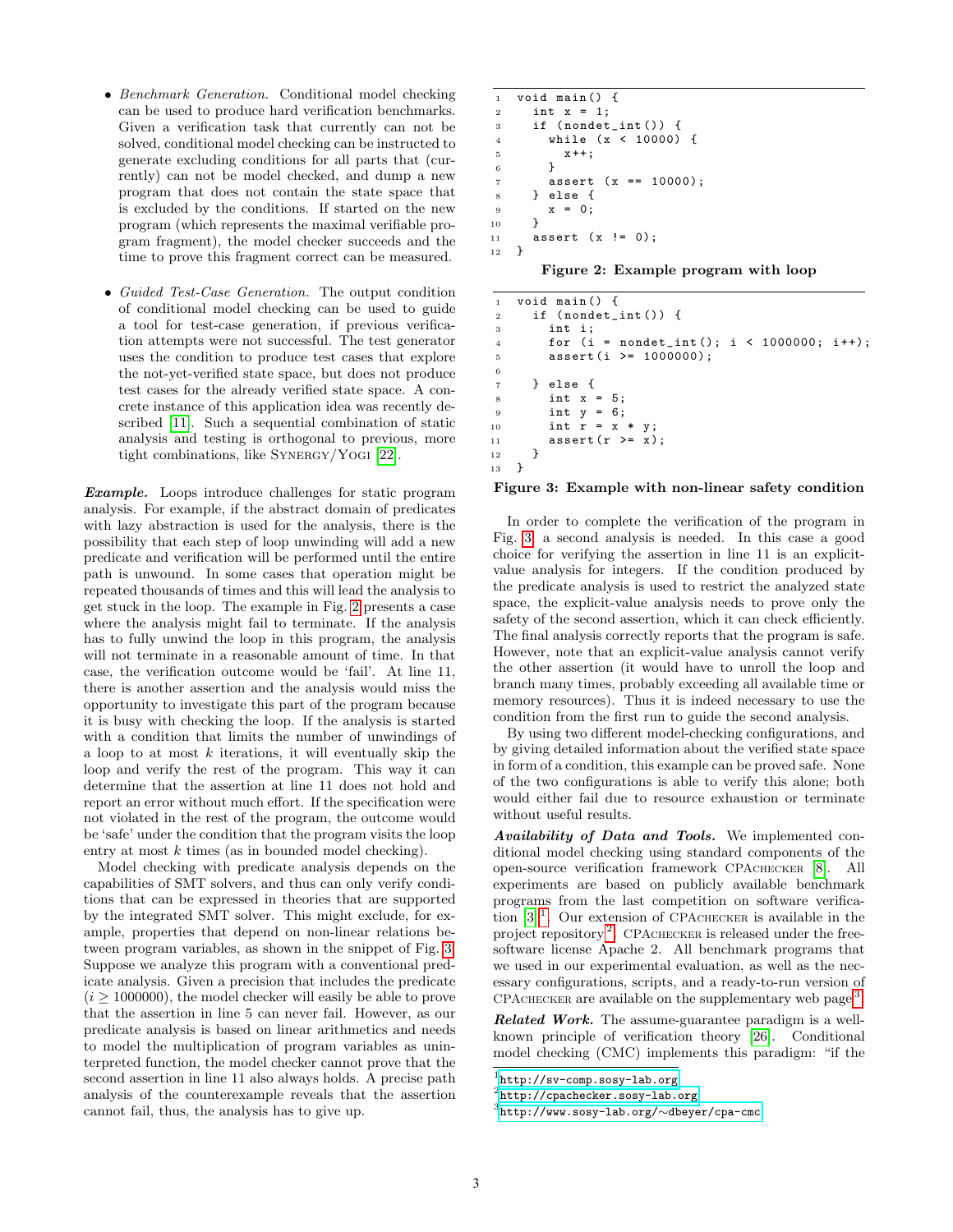program fulfills the (generated) assumptions, then the program is guaranteed to satisfy the specification". A verifier should explicitly state under which conditions it guarantees correctness. ESC/Java uses an annotation language for Java to let the user encode conditions for pruning false alarms [\[20\]](#page-10-10). Thus, the user can choose a compromise between soundness and efficiency. CMC follows this principle by allowing the model checker to take conditions as input.

Bounding the path length in symbolic execution is a wellknown technique [\[28\]](#page-10-11). Bounded model checking (BMC) is successful in finding bugs, but is often rejected as verification technique because it is unsound [\[10\]](#page-10-12). If the condition of unwinding every loop up to a certain bound is stated explicitly, then it would be a sound conditional model-checking technique. The bounded model checker CBMC does report whether the program contains paths that exceed the given bounds, or whether the program could be verified completely [\[14\]](#page-10-13). This can be nicely expressed as a condition, but conditional model checking is more powerful because more information is reported. Nimmer and Ernst efficiently extract program specifications from dynamic analysis [\[32\]](#page-10-14). Although the approach is unsound, the generated specifications can effectively cover a large part of the state space. Conditional model checking also has the objective to improve the verification coverage. Conway et al. define a points-to analysis with conditional soundness [\[15\]](#page-10-15).

Many software-verification tools make implicit assumptions about the program, sacrificing soundness in order to be practically useful. For example, the predicate-abstraction– based tools SLAM [\[1\]](#page-10-16) and BLAST [\[5\]](#page-10-17) implicitly use the assumption that the program does not contain integer overflows, and model variables as unbounded mathematical integers (cf. [\[5\]](#page-10-17), page 515). Several verification tools use heuristics similar to our conditions (search strategies, iteration orders, pruning, etc.) in order to find safety violations faster [\[18,](#page-10-18) [31\]](#page-10-19). JPF is a tool that allows arbitrary userdefined search strategies [\[21\]](#page-10-20). Conditional model checking makes these heuristics externally visible and adjustable in the form of conditions.

No experimental investigation was done yet on using such conditions for sequentially combining model checkers beyond executing them one after the other in isolation. Our experimental study shows that sequential combination with information passing (reduced sequential combination) can significantly improve the effectiveness and performance of software model checking.

The approach of using information from previous verification runs to guide later testing attempts [\[6\]](#page-10-0) was instantiated for the sequential combination of the verifier DAFNY and the testing tool Pex [\[11\]](#page-10-5). This work outlines several promising scenarios where such an approach can potentially improve the precision and preformance of the overall analysis and ensure small test suites for reduced testing effort compared to the traditional testing approach (Pex alone). We are convinced that a future experimental evaluation of this CMC configuration also reveals significant improvements.

Parallel combinations (reduced products) were investigated in the past  $(e.g., [7, 16, 19])$  $(e.g., [7, 16, 19])$  $(e.g., [7, 16, 19])$  $(e.g., [7, 16, 19])$  $(e.g., [7, 16, 19])$  and can be successfully applied if the overall algorithms of the analyses are similar. Such combinations are complementary to sequential combinations. However, our goal is to investigate the possibilities of combining analysis techniques that are not necessarily similar, available as source code, or require the same platform. Sequential combination with conditions can bring together highly decoupled components, e.g., verification tools that do not need to run at the same time, on the same machine, or at the same location (cloud computing).

Another way of parallel combination (concurrent execution) is to run the same analysis on different parts of the state space in parallel on a multi-core machine [\[17,](#page-10-24)[27\]](#page-10-25). This is orthogonal to conditional model checking, as we make no assumption on how each of the analyses is executed, allowing the use of parallel algorithms. Even distributed model checking (e.g., [\[2,](#page-10-26) [30\]](#page-10-27)) can be used as a sub-analysis of a sequential combination. The performance improvement would be independent.

So-called incremental or regression model checking also re-uses analysis results in order to make subsequent runs easier [\[24,](#page-10-28) [29,](#page-10-29) [34,](#page-10-30) [35\]](#page-10-31), but it uses the results for verifying a different program with the same analysis. It uses the results of successful verification runs by storing (summaries of) the successfully verified part of the state space. On the contrary, conditional model checking verifies the same program with a different analysis after an unsuccessful verification run.

#### <span id="page-3-0"></span>2. CONDITIONAL MODEL CHECKING

In conditional model checking (CMC), a model checker needs to output a condition that summarizes the work that it has performed so far (which parts of the program were successfully verified and which parts were not yet checked). This condition needs to be written in a format that makes it possible to use it as input condition for another model checker. In the following, we define one such format and describe how it can be used for conditional model checking. However, conditional model checking does not require this specific condition format. Any format can be used as long as the involved model checkers support it. For example, the code annotations presented by Christakis et al. [\[11\]](#page-10-5) might be used in their CMC instance.

The technical details and formal definitions of our analyses are described in a technical report [\[6\]](#page-10-0) on CMC, and in our previous work on the CPA framework [\[7–](#page-10-21)[9\]](#page-10-32).

#### 2.1 Output Conditions

We define the following format for the condition, which is easy to obtain in model checkers that are based on abstract reachability trees (ART). We reduce the ART that the model checker produces to an assumption automaton, which is annotated with generated assumptions. Each transition of the assumption automaton corresponds to a control-flow edge and is labeled with the assumption that was used by the model checker when processing this edge. An assumption is produced for a transition if the analysis decided to not explore a certain path of the state space, or if it failed to establish a full safety proof for the part of the program that follows the CFA edge that the transition corresponds to. The assumption *false* is also added to transitions that lead to frontier states that the analysis did not explore in case of a premature termination (e.g., due to resource exhaustion). Subtrees of the ART for which all transitions are labeled with the assumption true (i.e., the subtrees could be completely verified), are collapsed into a single sink state 'T', which has a self edge that matches any control-flow edge and is labeled with the assumption true. For all other parts of the ART there is a 1:1 correspondence between ART nodes and automaton states.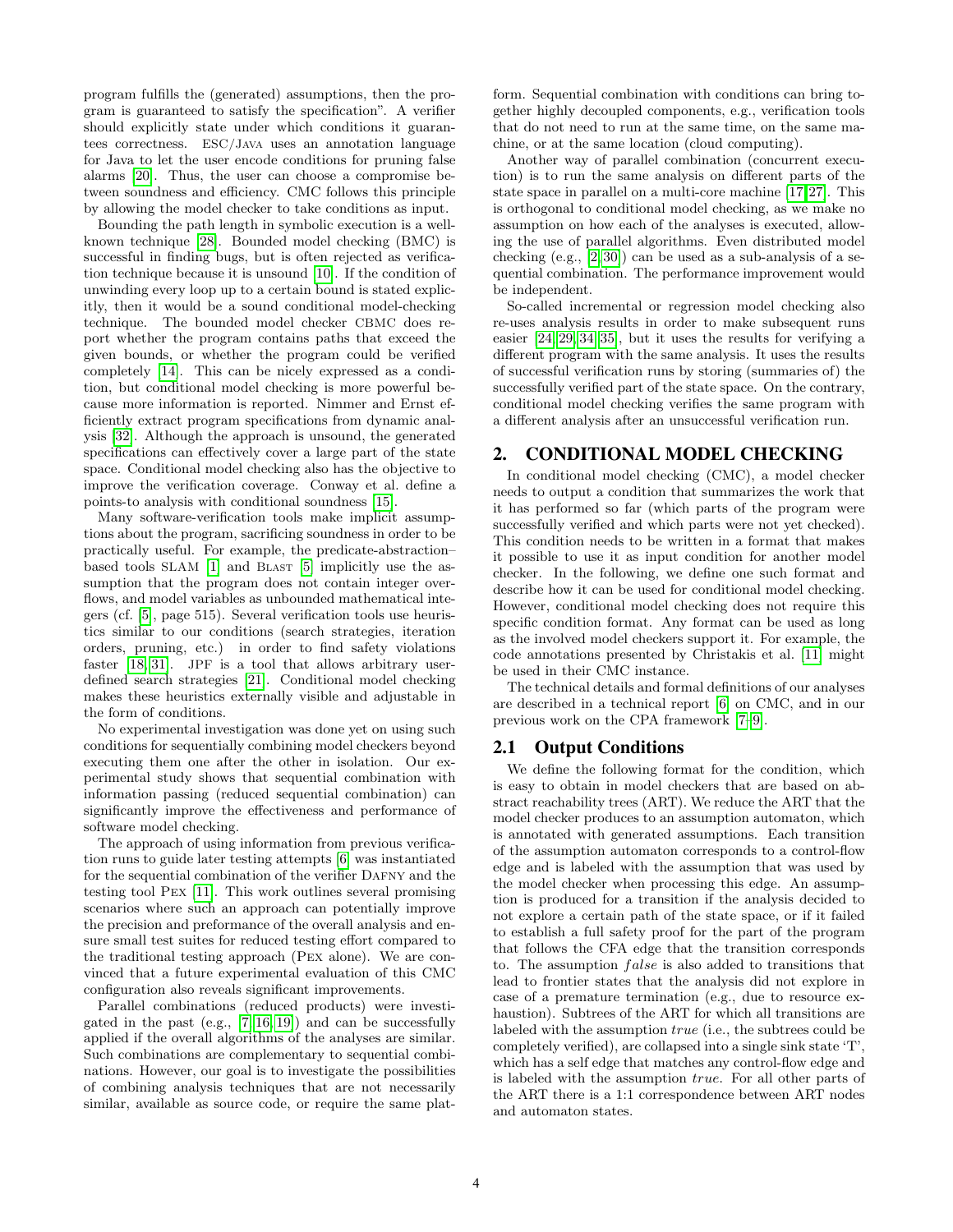

for the example program with non-program; covered states are gray, linear safety condition (cf. Fig. [3\)](#page-2-1) edges are labeled with assumptions

<span id="page-4-0"></span>Figure 4: Control-flow automaton Figure 5: ART for the example Figure 6: Assumption automaton

<span id="page-4-2"></span>for the example program

#### 2.2 Conditions as Input

An assumption automaton as defined above can be used as an input condition. Note that, as a condition states which parts of the state space were successfully verified, the second model checker needs to check those states that do not satisfy the condition. For an assumption automaton, this means that the second verifier has to analyze only those paths of the program that contain at least one edge for which the corresponding transition is not labeled with the assumption true. We implemented this restriction by running the automaton in parallel to the analysis as an own 'abstract domain' when exploring the control-flow automaton, processing a control-flow edge whenever the automaton can take a matching transition. The exploration of a path can be stopped as soon as the automaton reaches the sink state 'T', because this means that the assumption of all future edges is always true.

#### 2.3 Example

We show the conditions produced during the analysis of the example program in Fig. [3.](#page-2-1) The control-flow automaton can be seen in Fig. [4.](#page-4-0) This program can neither be verified by predicate analysis (due to imprecision caused by non-linear arithmetic) nor by explicit analysis (due to lack of resources), but it can be successfully verified by a sequential combination of both, if the condition that summarizes the work done by the predicate analysis is used as input condition for the explicit analysis.

Fig. [5](#page-4-1) shows the ART that the predicate analysis generates. Each ART node is labeled with the control-flow node that it belongs to and the formula that represents the abstract state. The ART edges are labeled with the assumptions that the analysis produced during the verification run. In this case, there is only one non-trivial assumption at the edge from program location 11 to 12. For all other edges, the assumption is true and not shown in the ART. The assumption automaton that the analysis outputs for this example is <span id="page-4-1"></span>shown in Fig. [6.](#page-4-2) Each transition of the automaton is labeled with a control-flow edge (e.g., " $2 \rightarrow 8$ " is the edge from location 2 to 8) and the assumption that was used when taking this edge. It can be seen that one part of the state space (ART nodes 3 to 6) was collapsed into the sink state 'T' as this whole subtree has no assumption different from true.

The second model checker will now let the assumption automaton from Fig. [6](#page-4-2) run in parallel to the state-space exploration of the explicit analysis. Whenever the automaton enters the sink state 'T' on a path, the analysis of this path will be stopped. Thus the loop will be skipped and only the second branch of this program will be analyzed. The explicit-value analysis needs to prove only the safety of the second assertion, which it can check efficiently. The final analysis correctly reports that the program is safe.

#### 2.4 Failure-Preventing Conditions

We also implemented two techniques to restrict the search of the model checker via conditions and to prevent failure. First, we monitor the progress for every component of the model checker. When such a component reaches a certain limit (e.g., exhausts its assigned time or memory), the monitor discovers that the limit is reached, terminates the component, and generates a condition that excludes the corresponding states from the verification result (we use such a condition for restricting the time resource in Sect. [3.3\)](#page-5-0). Second, we implemented several conditions that try to predict situations in which the model checker should not continue to try verifying this part of the program, and generate conditions excluding that part (bounded model checking is one such possibility to restrict, or bound, the search). Such conditions make it possible to verify larger parts of the program, instead of spending all time on a particular, unsolvable problem. Thus, if we cannot completely verify a program, we at least obtain a "verification coverage" that is as large as possible, and we can use the resulting condition to continue the verification with different tools and configurations.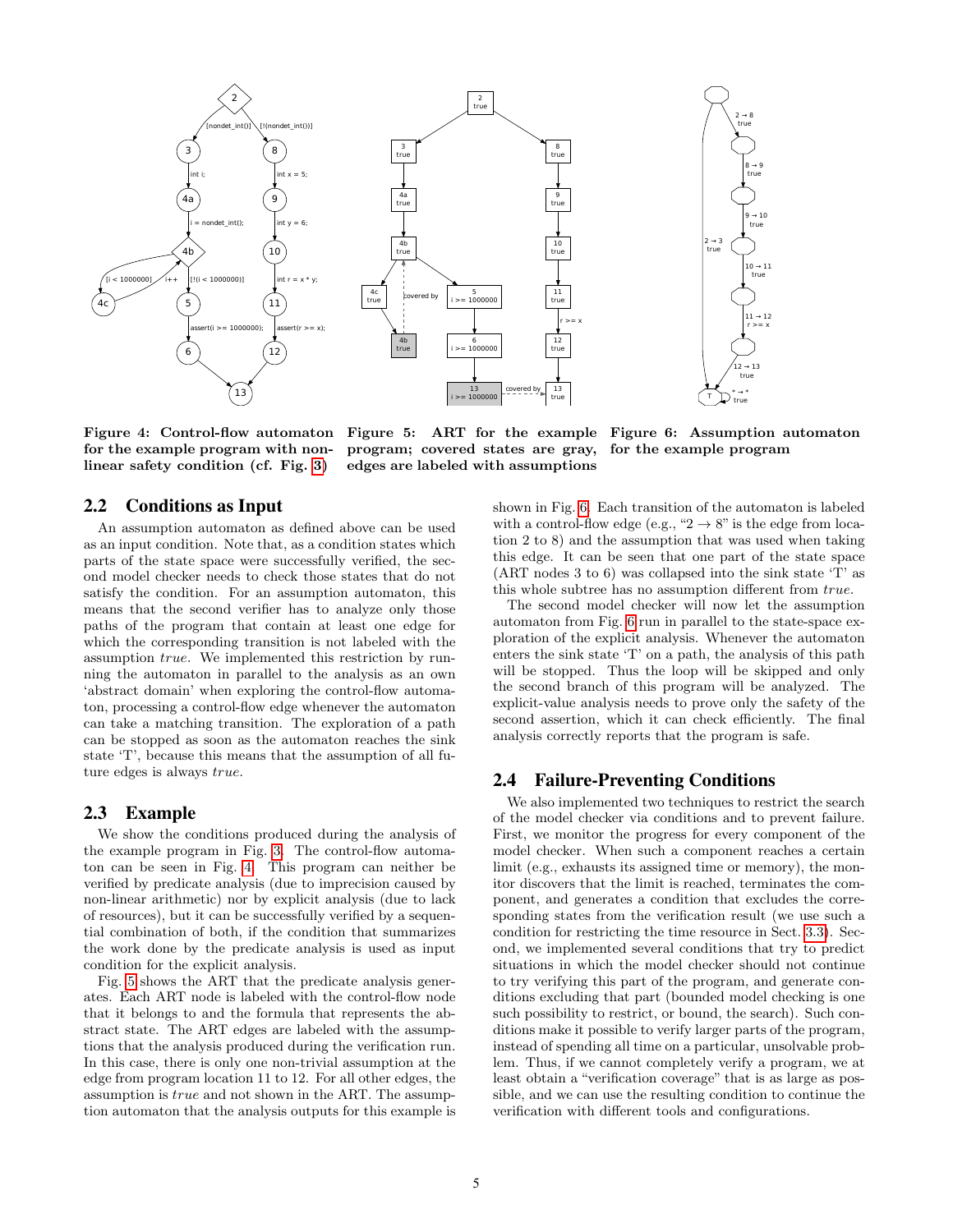## 3. EXPERIMENTAL RESULTS

Our experiments investigate the practical benefits of conditional model checking when applied to the sequential combination of model checkers with information passing. We show that this approach can improve the overall verification performance (i.e., the total sum of consumed analysis resources) and also the effectiveness (number of solved verification problems).

#### 3.1 Benchmark Programs

The benchmark programs that we used in the experiments are taken from, or constructed from, the benchmark verification problems of the competition on software verification [\[3\]](#page-10-8). CPAchecker, the verification platform that we used for implementing conditional model checking, participated in the competition, and there are two categories where it has significant potential for improvement: the categories 'DeviceDrivers64' and 'SystemC'. Many programs in these categories could not be verified due to either a timeout or memory-out. Therefore, we concentrate on benchmark programs from these two 'hard' categories. The first set of benchmark programs in our experiments (cf. Table [1\)](#page-7-0) contains instances from the category 'SystemC'.

In order to create larger and even more difficult programs, we combined programs from category 'DeviceDrivers64' with the program mem\_slave\_tlm.1 from category 'SystemC' (a program that cannot even be verified by CPAchecker's predicate analysis). The combination of programs was done by concatenating the program sources and creating the following new main function that calls the main functions of the original programs:

```
1 void main () {
2 // use uninitialized variable
3 // for non - determ inistic value
4 int nondet ;
5
6 if ( nondet) main1();<br>
\begin{array}{ll} 7 & \text{if } (\text{Inondet}) \text{ main2}(); \end{array}( ! nondet ) main2();
8 }
```
The name of each new program indicates both the original programs and the order in which they are called. The results for this second benchmark set are given in Table [2.](#page-8-0)

#### 3.2 Experimental Setup and Reporting

All experiments were performed on a machine with a 3.4 GHz Quad Core CPU and 16 GB of RAM. The operating system was Ubuntu 10.04 (64 bit), using Linux 2.6.35 as kernel and OpenJDK 1.6 as Java virtual machine. We used CPAchecker from revision 5871 of the repository for running the experiments. A time limit of 15 minutes and a memory limit of 15 GB were used. CPACHECKER was configured with a Java heap size of 12 GB. The predicate analysis uses MathSAT 4.2.17 as SMT solver.

All benchmark programs, the used configurations, scripts and a ready-to-run version of CPAchecker are available on the supplementary web page [http://www.sosy](http://www.sosy-lab.org/~dbeyer/cpa-cmc)lab.org/∼[dbeyer/cpa-cmc](http://www.sosy-lab.org/~dbeyer/cpa-cmc).

In all configurations, CPAchecker was instructed to check every error report using CBMC 4.1 (i.e., whenever CPAchecker finds an error path, it generates a C program for the path and queries CBMC about the feasibility of it). In cases where CBMC determines a path as infeasible, the analysis continues in order to check for the existence of a different feasible error path; if later no feasible error path is found, the analysis result is 'unknown' instead of 'program is safe' (because there might be some abstract states that are covered by an infeasible error path that was not analyzed). The time necessary for running CBMC is included in the reported verification times. This counterexample check with CBMC is done in order to increase the precision (and to avoid reporting false positives). For example, the explicitvalue analysis of CPAchecker cannot store inequalities (e.g., facts of the form ' $x \neq 0$ ') or relations between variables. Such facts are necessary to verify some of the benchmark programs. The predicate analysis is limited by the chosen theories for the predicate abstraction (linear arithmetics and equality with uninterpreted function symbols).

For each run, the tables show the consumed processor time of the verifier (in seconds and rounded to two significant digits) and a symbol for the result. The symbol  $\checkmark$ indicates that the model checker computed the correct answer to the verification problem (bug found or safe). A question mark means that the model-checking configuration was too imprecise to verify the program (model checker returned 'unknown'). This occurred only with the explicit analysis. The symbols T and M indicate a timeout and an out-of-memory condition, respectively. There was no experiment for which the verifier computed a wrong answer (no false-positives/false alarms, no false-negatives/missed bugs). Programs whose name contains bug are known to be unsafe. The column 'LOC' shows the number of lines of each program. In the last row of a table, we report the total runtime of each configuration, and how many verification problems were successfully solved.

Figure [7](#page-9-0) gives a performance overview for all successful results using a plot of the quantile functions. The function graph for a configuration yields the maximum run time  $y$ for the  $x$  fastest computed correct results. For example, the plot shows that the 40th fastest result of the configuration 'Expl.  $(100 s)$ +Pred.' needed about 100 s. This means that this configuration could successfully verify 40 programs in under 100 s each, and took longer than that for all remaining programs. The x-value for which a graph ends at the top gives the maximal number of successfully verified programs for the configuration. The area below a graph (its integral) represents the accumulated verification time that the configuration needed for all programs that it could verify.

## <span id="page-5-0"></span>3.3 Configurations

We experimented with several verification configurations of the tool CPAchecker, which is an open verification platform with support for explicit-value analysis and predicate analysis. We configure CPAchecker to perform an explicitvalue analysis (column 'Explicit'), which keeps track of integer values explicitly while searching in depth-first order through the state space. In this configuration, the abstract states at meet points of the control flow are not joined, in order to obtain a precise analysis. However, such a precise analysis usually exhausts the given memory quickly for large programs, and may get stuck in loops since no abstractions or summaries are computed. We also configure CPAchecker for a predicate analysis with lazy abstraction [\[25\]](#page-10-33), CEGAR [\[13\]](#page-10-34), and adjustable-block encoding (ABE) [\[9\]](#page-10-32) (column 'Predicate'). This is a powerful but expensive analysis, consuming large amounts of resources when verifying large programs. The predicate analysis is based on SMT solving and Craig interpolation for linear arithmetics.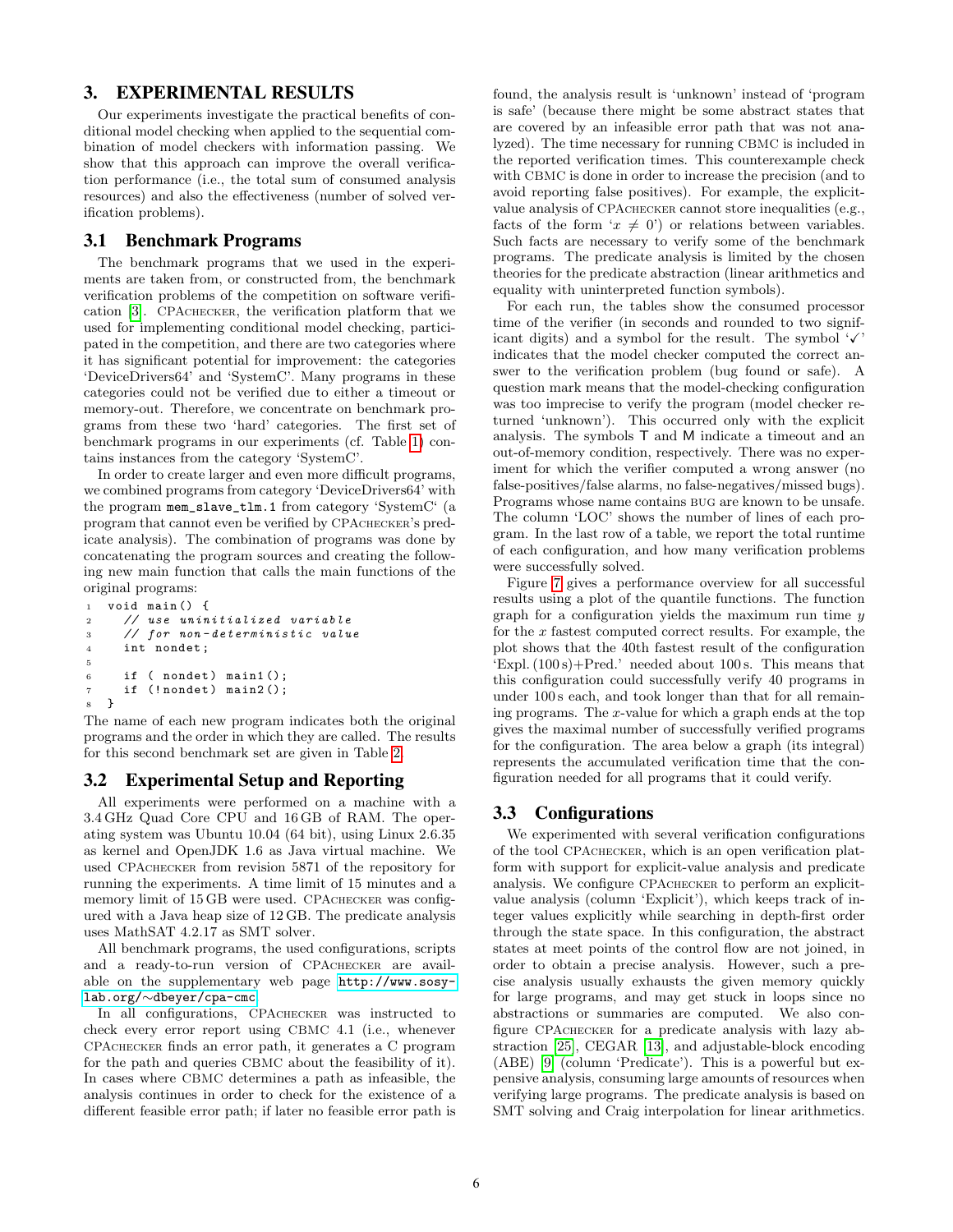For comparison, we also report results that a simple sequential combination of explicit-value and predicate analysis would yield, where the explicit-value analysis is started first, and then the predicate analysis is performed, without passing information from the explicit-value analysis to the predicate analysis (column 'Expl.+Pred.'). If the first analysis terminates with a final answer ('bug found' or 'program is safe'), the verification is finished. Otherwise, a predicate analysis can be started and consume the remaining time, and the final result is given by the last configuration. The total verification time is the sum of the run times of both configurations.

To make this combination more interesting, we give to the explicit-value analysis as input the condition that it should terminate after 100 s of time (column 'Expl. (100 s)+Pred.'). If the analysis could not complete the verification task in the given time, the predicate analysis is started. This is expected to waste less time on examples for which the explicitvalue analysis would fail to verify even with more time, and instead give more time to the predicate analysis.

The most interesting configuration is a sequential combination of explicit-value and predicate analysis with passing information from the first analysis to the second, leveraging the features of conditional model checking (column 'CMC'). For this, we run the explicit-value analysis with an input condition that specifies a time limit of 100 s. After this time, the analysis will terminate gracefully, dumping its verification results as a condition that describes the verified parts of the state space of the program. Then the (conditional) predicate analysis is started, which reads the condition of the explicit-value analysis and accordingly verifies the remaining parts. The condition is created as an assumption automaton (cf. Fig. [6\)](#page-4-2) that summarizes those parts of the abstract reachability tree that were verified. All subtrees that were completely verified are omitted.

The second analysis reads the condition file and runs the automaton in parallel, as explained in Sect. [2.](#page-3-0) Whenever the model checker analyzes an edge of the control-flow automaton, the assumption automaton takes the matching condition. When the assumption automaton indicates that an edge does not need to be verified, the analysis can stop exploring that path. As additional information, the tables report the size of the condition that is passed from the explicitvalue to the predicate analysis, by printing the number of states of the automaton in the last column.

#### 3.4 Discussion

The explicit-value analysis of CPAchecker is able to verify 38 programs with a total runtime of 27 000 s. It successfully verifies only 10 programs that are safe (half of which are only variants of a single program). However, it is able to find the bug in many programs that are declared to contain a bug. In most cases in which this configuration produces a result, it is quite fast (only a few seconds of verification time). The amount of time used for all successfully verified 38 programs is only 2 300 s. This is the only configuration that terminates on some programs without producing a result and without exceeding the available resources. This occurs if it has analyzed the whole state space but found only counterexamples that CBMC proved infeasible. As such infeasible counterexamples may have masked real counterexamples, the analysis cannot give an answer in this case.

The predicate analysis is more successful: it verifies a total of 58 programs using 31 000 s of verification time. However, there are 14 programs that the explicit-value analysis could verify, but the predicate analysis can not. This shows that it is a good idea to combine several analyses.

The results of the simple sequential combination of different analyses (col. 'Expl.+Pred.') show that a simple combination without passing information is not the right way. This naive combination is able to verify 51 programs, less than the predicate analysis alone, and still uses more time (34 000 s). This is because the explicit analysis wastes too much time on many programs, and the predicate analysis thus has no chance to work on them sufficiently.

The other simple combination (col. 'Expl.  $(100 s) + Pred.'$ ), which limits the explicit-value analysis to at most  $100 \text{ s}$ , is already better than any of the previous combinations. The number of verified programs is 67 and the run time is 24 000 s. This was expected, because the different techniques have different strengths and weaknesses. For example, explicit-value analysis is considered better in detecting shallow bugs and predicate analysis might be better in proving the absence of safety violations.

Now we leverage the strengths of conditional model checking for an even better sequential combination of different approaches: we use conditions to transfer information from one analysis to the next. By having the first (conditional) model checker inform the second (conditional) model checker about what has already been verified, the second model checker has to check a much smaller state space. The second verifier can concentrate on the partial problems that the first verifier could not solve, whereas in previous combinations, all work had to be done again.

The experiments demonstrate (col. 'CMC') that the application of conditional model checking —implementing the two analyses in such a way that they produce verification results as condition and accept conditions as input— can significantly improve the performance as well as the number of solved instances. Compared to the best configuration so far (col. 'Expl.  $(100 s)$ +Pred.'), this combination is able to verify 8 more programs in only 56% of the time.

The total number of verified programs is 75 and the total verification time is only 14 000 s. Several verification problems that cannot be verified by any other configuration are now verified in under 200 s, for example the combinations of mem\_slave\_tlm.1 with loop.BUG, usbcore.BUG, and kbtab. There are seven programs that cannot be handled by this analysis, although they can be verified by the 'Expl.  $(100 s)$ +Pred.' configuration. In these cases, the input condition lets the predicate analysis actually do more work than it would without. This is because CPAchecker's adjustable-block encoding usually merges many abstract states, which is prevented when it uses a large assumption automaton that is produced by the explicit-analysis (which does never merge its abstract states). However, this is not a principal disadvantage of conditional model checking, but only due to the specific format used for the condition. More research work can, and should, be done in this direction, i.e., to improve the effectiveness of the conditions.

The last column in the tables shows the number of states of the assumption automaton that is created by the explicitvalue analysis. This may give an indication of how large the remaining parts of the state space are. For example, if this number is 1, then the explicit analysis proved the program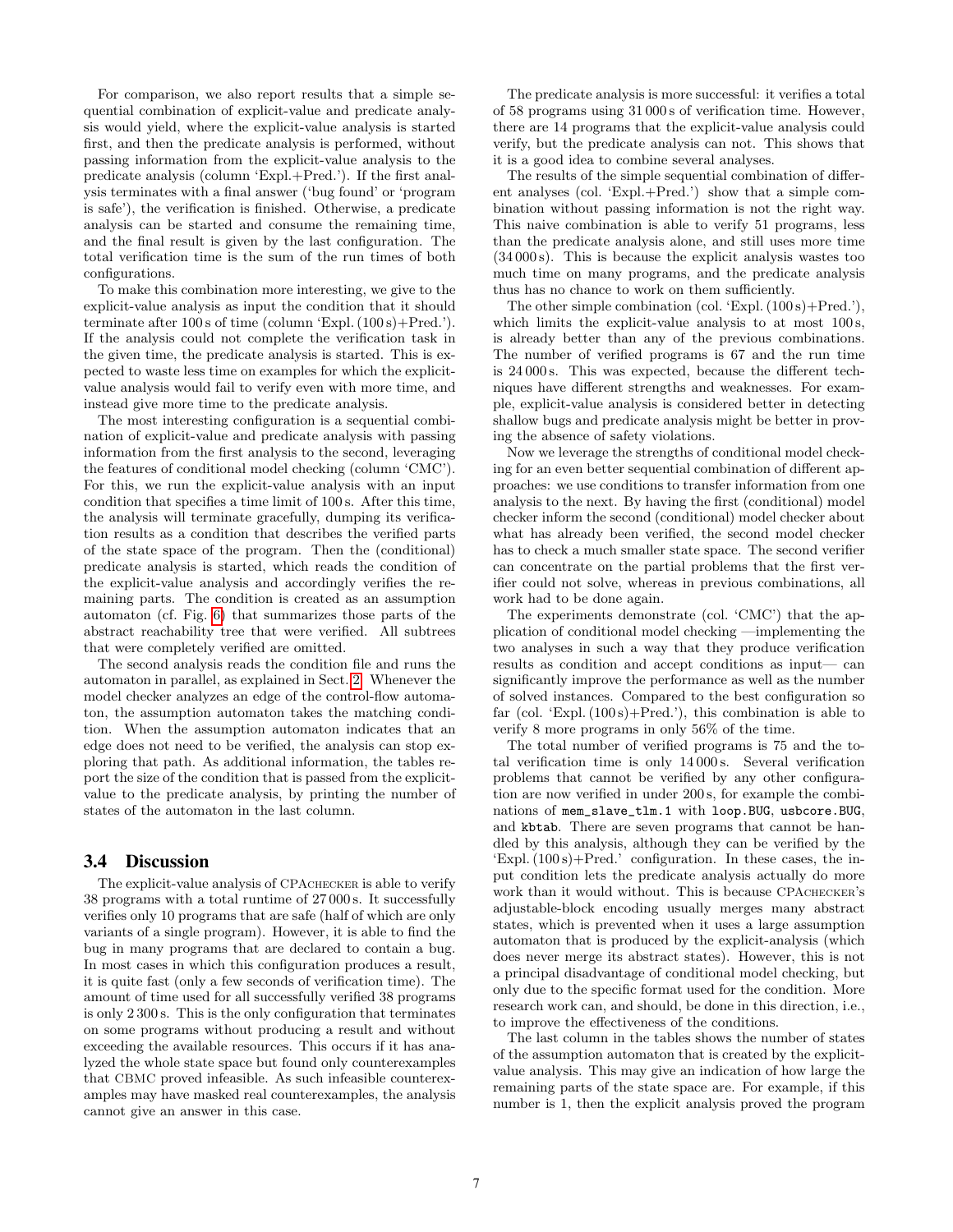| Table 1: Results for verification tasks from the category 'SystemC' |  |
|---------------------------------------------------------------------|--|
|---------------------------------------------------------------------|--|

 $\checkmark$ : correct answer, ?: result 'unknown', T: timeout, M: out-of-memory)

|                        |      | Explicit |                          | Predicate |                 | $Expl.+Pred.$ |                 | Expl. (100 s) |                 | <b>CMC</b> |                 |              |  |
|------------------------|------|----------|--------------------------|-----------|-----------------|---------------|-----------------|---------------|-----------------|------------|-----------------|--------------|--|
|                        |      |          |                          |           |                 |               |                 | $+$ Pred.     |                 |            | Cond.           |              |  |
| Program                | LOC  | Time     |                          | Time      |                 | Time          |                 | Time          |                 | Time       |                 | size         |  |
| kundu1 BUG             | 511  | 1.7      | ✓                        | 6.1       | $\checkmark$    | 1.7           | $\checkmark$    | 1.7           | ✓               | 2.2        | ✓               | 598          |  |
| kundu2_BUG             | 615  | 1.4      | ✓                        | 6.3       | ✓               | 1.4           | $\checkmark$    | 1.4           | ✓               | 1.6        | ✓               | 498          |  |
| pc_sfifo_1_BUG         | 359  | > 900    | T.                       | 1.5       | ✓               | > 900         | T               | 100           | ✓               | 120        | ✓               | 333265       |  |
| pc_sfifo_2_BUG         | 464  | > 900    | T.                       | 1.6       | ✓               | > 900         | T.              | 100           | ✓               | 120        | $\checkmark$    | 395121       |  |
| pipeline_BUG           | 813  | 12       | $\overline{\mathcal{L}}$ | 15        | ✓               | 27            | $\checkmark$    | 27            | ✓               | 98         | ✓               | 72742        |  |
| token_ring.01.BUG      | 481  | 1.5      | $\overline{\mathcal{L}}$ | 2.6       | ✓               | 4.1           | $\checkmark$    | 4.1           | ✓               | 2.8        | ✓               | 405          |  |
| token_ring.02.BUG      | 606  | 1.8      | $\overline{\mathcal{L}}$ | 4.6       | ✓               | 6.4           | ✓               | 6.4           | ✓               | 3.3        | ✓               | 793          |  |
| token_ring.03.BUG      | 731  | 2.3      | $\overline{\mathcal{L}}$ | 6.7       | ✓               | 9.0           | $\checkmark$    | 9.0           | ✓               | 4.8        | ✓               | 1668         |  |
| token_ring.04.BUG      | 856  | 2.8      | $\overline{\mathcal{L}}$ | 17        | ✓               | 20            | $\checkmark$    | 20            | ✓               | 6.1        | $\checkmark$    | 3661         |  |
| token_ring.05.BUG      | 981  | $3.5\,$  | $\overline{?}$           | 89        | ✓               | 93            | $\checkmark$    | 93            | ✓               | 9.6        | ✓               | 8178         |  |
| token_ring.06.BUG      | 1106 | 4.7      | $\overline{?}$           | 100       | ✓               | 110           | $\checkmark$    | 110           | ✓               | 13         | $\checkmark$    | 18319        |  |
| token_ring.07.BUG      | 1231 | 8.0      | $\overline{?}$           | > 900     | T.              | $>900$        | T               | > 900         | T               | 21         | ✓               | 40860        |  |
| token_ring.08.BUG      | 1356 | 19       | $\overline{?}$           | > 900     | T.              | > 900         | T               | > 900         | T               | 46         | ✓               | 90505        |  |
| token_ring.09.BUG      | 1481 | 61       | $\overline{?}$           | > 900     | T.              | > 900         | T               | > 900         | T               | 120        | ✓               | 198966       |  |
| token_ring.14.BUG      | 1851 | 490      | $\checkmark$             | > 900     | T.              | 490           | $\checkmark$    | > 900         | T               | > 900      | T               | 846          |  |
| toy1.BUG               | 711  | $1.5\,$  | $\checkmark$             | 92        | ✓               | 1.5           | $\checkmark$    | $1.5\,$       | ✓               | 1.7        | ✓               | 539          |  |
| toy2.BUG               | 699  | 1.5      | ✓                        | 89        | ✓               | 1.5           | $\checkmark$    | 1.5           | ✓               | 1.7        | $\checkmark$    | 536          |  |
| transmitter.01.BUG     | 444  | 1.4      | ✓                        | 2.1       | ✓               | 1.4           | ✓               | 1.4           | ✓               | 1.5        | ✓               | 237          |  |
| transmitter.02.BUG     | 568  | 1.6      | ✓                        | 2.5       | $\checkmark$    | $1.6\,$       | $\checkmark$    | 1.6           | $\checkmark$    | 1.9        | ✓               | 373          |  |
| transmitter.03.BUG     | 692  | 1.6      | $\checkmark$             | 4.3       | $\checkmark$    | 1.6           | $\checkmark$    | 1.6           | ✓               | 2.1        | $\checkmark$    | 537          |  |
| transmitter.04.BUG     | 816  | 2.1      | ✓                        | 8.4       | $\checkmark$    | 2.1           | $\checkmark$    | 2.1           | ✓               | 2.2        | ✓               | 729          |  |
| transmitter.05.BUG     | 940  | 2.1      | ✓                        | 8.7       | ✓               | 2.1           | ✓               | 2.1           | ✓               | 2.7        | ✓               | 949          |  |
| transmitter.06.BUG     | 1064 | $2.5\,$  | ✓                        | 25        | $\checkmark$    | $2.5\,$       | $\checkmark$    | $2.5\,$       | ✓               | 2.7        | ✓               | 1197         |  |
|                        |      |          |                          |           |                 |               |                 |               |                 |            |                 |              |  |
| transmitter.07.BUG     | 1188 | $3.2\,$  | $\checkmark$             | 80        | ✓               | $3.2\,$       | $\checkmark$    | $3.2\,$       | ✓               | 3.7        | ✓               | 1473         |  |
| transmitter.08.BUG     | 1312 | $5.2\,$  | ✓                        | 520       | ✓               | $5.2\,$       | $\checkmark$    | $5.2\,$       | ✓               | 5.7        | ✓               | 1777         |  |
| transmitter.09.BUG     | 1436 | 9.4      | ✓                        | > 900     | T.              | 9.4           | ✓               | 9.4           | ✓               | 11         | ✓               | 2109         |  |
| transmitter.10.BUG     | 1560 | 29       | ✓                        | > 900     | T.              | 29            | $\checkmark$    | 29            | ✓               | 32         | ✓               | 2469         |  |
| transmitter.11.BUG     | 1684 | 110      | $\checkmark$             | > 900     | T.              | 110           | $\checkmark$    | > 900         | T               | 110        | ✓               | 2857         |  |
| transmitter.12.BUG     | 1808 | 480      | ✓                        | > 900     | T               | 480           | $\checkmark$    | > 900         | T               | > 900      | T               | 874          |  |
| transmitter.15.BUG     | 1932 | 490      | ✓                        | 3.2       | ✓               | 490           | $\checkmark$    | 100           | ✓               | 130        | ✓               | 916          |  |
| transmitter.16.BUG     | 2057 | > 900    | T.                       | 3.3       | $\checkmark$    | > 900         | T               | 100           | ✓               | 130        | $\checkmark$    | 963          |  |
| bist_cell              | 499  | 1.3      | ✓                        | 2.1       | $\checkmark$    | $1.3\,$       | $\checkmark$    | $1.3\,$       | ✓               | 1.3        | ✓               | 1            |  |
| kundu                  | 630  | 6.0      | ✓                        | 14        | ✓               | 6.0           | $\checkmark$    | 6.0           | ✓               | 6.7        | ✓               | $\mathbf{1}$ |  |
| mem_slave_tlm.1        | 1363 | 1.8      | ✓                        | > 900     | T.              | 1.8           | $\checkmark$    | 1.8           | ✓               | 2.0        | ✓               | $\mathbf{1}$ |  |
| mem_slave_tlm.2        | 1368 | 1.7      | $\checkmark$             | > 900     | T.              | 1.7           | $\checkmark$    | 1.7           | ✓               | 1.9        | ✓               | $\mathbf{1}$ |  |
| mem_slave_tlm.3        | 1373 | 1.8      | ✓                        | $>900$    | T.              | 1.8           | $\checkmark$    | 1.8           | ✓               | 2.4        | $\checkmark$    | $\mathbf{1}$ |  |
| mem_slave_tlm.4        | 1378 | 2.0      | ✓                        | > 900     | T.              | 2.0           | $\checkmark$    | $2.0\,$       | ✓               | 2.2        | ✓               | $\mathbf{1}$ |  |
| mem_slave_tlm.5        | 1382 | $2.0\,$  | ✓                        | > 900     | T.              | 2.0           | ✓               | $2.0\,$       | ✓               | $2.6\,$    | ✓               | $\mathbf{1}$ |  |
| pc_sfifo_1             | 359  | > 900    | T.                       | 4.4       | ✓               | > 900         | T.              | 100           | ✓               | 310        | $\checkmark$    | 334009       |  |
| pc_sfifo_2             | 464  | $>900$   | T.                       | 4.3       | $\checkmark$    | $>900$        | T               | 100           | ✓               | 230        | ✓               | 389195       |  |
| pc_sfifo_3             | 566  | 1.6      | √                        | $2.0\,$   | ✓               | $1.6\,$       | ✓               | $1.6\,$       | ✓               | 1.7        | √               | 1            |  |
| pipeline               | 813  | $12\,$   | $\ddot{?}$               | 88        | $\checkmark$    | 100           | $\checkmark$    | 100           | $\checkmark$    | 630        | M               | 72742        |  |
| token_ring.01          | 469  | 1.4      | $\ddot{?}$               | 4.3       | $\checkmark$    | 5.7           | $\checkmark$    | 5.7           | $\checkmark$    | $2.5\,$    | ✓               | 392          |  |
| token_ring.02          | 594  | $1.6\,$  | $\ddot{?}$               | 7.3       | $\checkmark$    | 8.9           | $\checkmark$    | 8.9           | ✓               | 4.0        | ✓               | 779          |  |
| token_ring.03          | 719  | 2.0      | $\ddot{?}$               | 49        | ✓               | 51            | $\checkmark$    | 51            | ✓               | 6.9        | ✓               | 1652         |  |
| token_ring.04          | 844  | 2.5      | $\ddot{?}$               | 320       | ✓               | 320           | $\checkmark$    | 320           | $\checkmark$    | 9.4        | ✓               | 3641         |  |
| token_ring.05          | 969  | 3.3      | $\boldsymbol ?$          | $>900$    | T               | $>900$        | T               | $>900$        | T.              | 19         | ✓               | 8150         |  |
| token_ring.06          | 1094 | 4.5      | $\ddot{?}$               | 750       | М               | 760           | M               | 760           | Μ               | 43         | ✓               | 18275        |  |
| token_ring.07          | 1219 | 7.2      | $\ddot{?}$               | > 900     | т               | $>900$        | т               | $>900$        | т               | 150        | ✓               | 40784        |  |
| token_ring.08          | 1344 | 19       | $\ddot{?}$               | $>900$    | T               | $>900$        | $\top$          | $>900$        | T               | 580        | ✓               | 90365        |  |
| toy                    | 703  | $>900$   | T                        | 200       | ✓               | $>900$        | T               | 300           | ✓               | $>900$     | Τ               | 397349       |  |
| Total time $/$ #Solved |      | 7200     | $\overline{26}$          | 17000     | $\overline{34}$ | 14000         | $\overline{38}$ | 11000         | $\overline{41}$ | 5700       | $\overline{47}$ |              |  |
|                        |      |          |                          |           |                 |               |                 |               |                 |            |                 |              |  |

(times given in seconds, condition size in number of states of the assumption automaton;

<span id="page-7-0"></span> $\left| \right|$  Explicit  $\left| \right|$  Predicate  $\left| \right|$  Expl.  $\left| \right|$  Expl. (100 s)  $\left| \right|$  CMC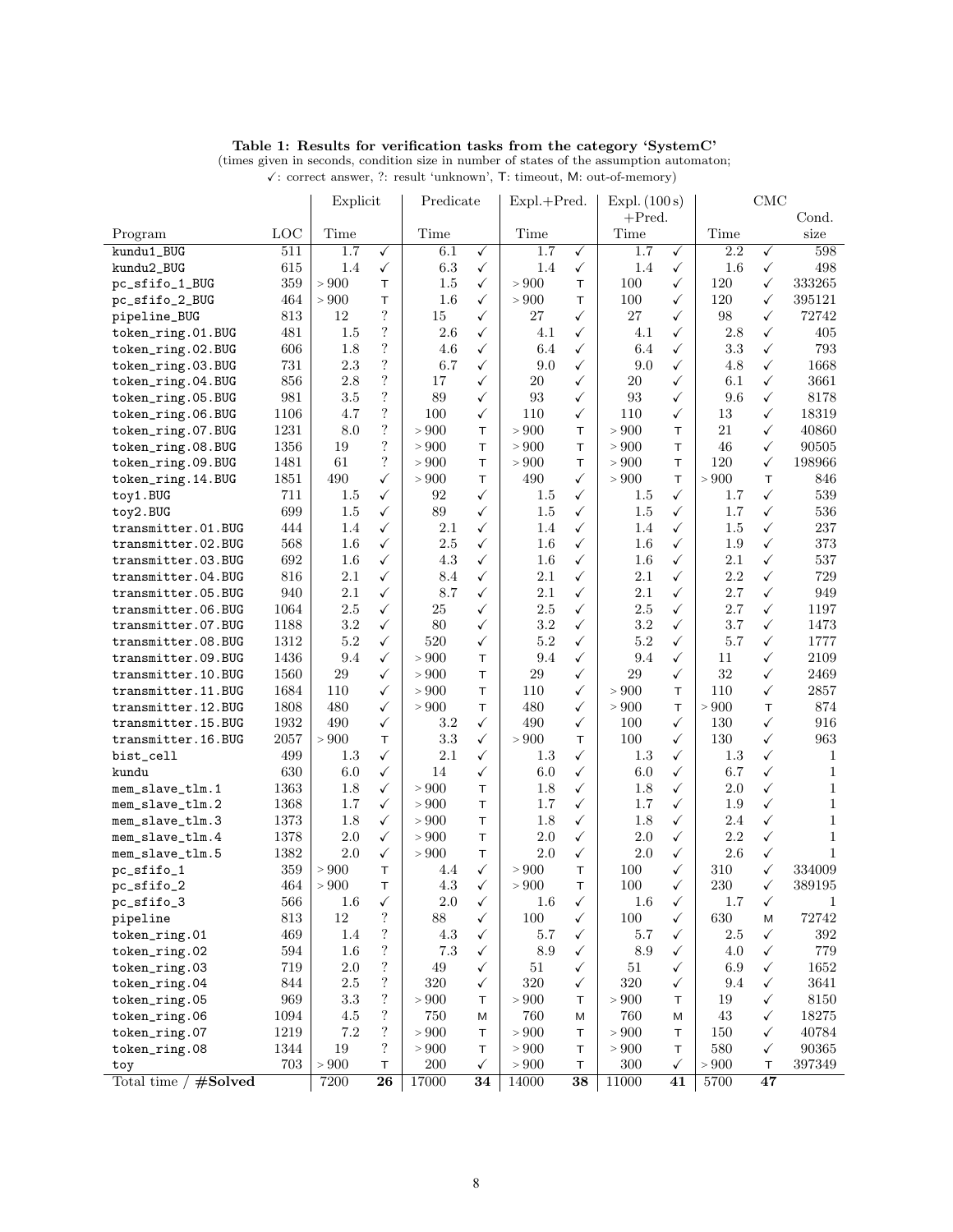#### <span id="page-8-0"></span>Table 2: Results for verification tasks from the category 'DeviceDrivers64' combined with 'mem slave tlm.1.c'

(times given in seconds, condition size in number of states of the assumption automaton;  $\checkmark$ : correct answer, ?: result 'unknown', T: timeout, M: out-of-memory)

|                              |        | Explicit |                          | Predicate |              | Expl.+Pred. |                 | Expl. (100s) |              | CMC   |              |        |
|------------------------------|--------|----------|--------------------------|-----------|--------------|-------------|-----------------|--------------|--------------|-------|--------------|--------|
|                              |        |          |                          |           |              |             |                 | $+$ Pred.    |              |       |              | Cond.  |
| Program                      | LOC    | Time     |                          | Time      |              | Time        |                 | Time         |              | Time  |              | size   |
| mem_slave+drbd.BUG           | 84078  | > 900    | T                        | 590       | $\checkmark$ | > 900       | T.              | 690          | $\checkmark$ | 240   | $\checkmark$ | 3746   |
| mem_slave+farsync.BUG        | 13311  | > 900    | T.                       | 620       | ✓            | > 900       | T.              | 720          | $\checkmark$ | 370   | $\checkmark$ | 135473 |
| mem_slave+gigaset.BUG        | 29123  | > 900    | T                        | 190       | ✓            | > 900       | T               | 290          | ✓            | 160   | $\checkmark$ | 25427  |
| mem_slave+iowarrior.BUG      | 8549   | > 900    | T                        | 390       | ✓            | > 900       | т               | 490          | ✓            | 170   | ✓            | 184755 |
| mem_slave+keyspan_remote.BUG | 7279   | 4.2      | $\checkmark$             | > 900     | T            | 4.2         | $\checkmark$    | 4.2          | ✓            | 4.5   | $\checkmark$ | 2115   |
| mem_slave+lirc_imon.BUG      | 7934   | > 900    | T                        | > 900     | T            | > 900       | т               | > 900        | т            | 190   | ✓            | 38668  |
| mem_slave+loop.BUG           | 11244  | > 900    | T                        | > 900     | T            | > 900       | т               | > 900        | T            | 170   | ✓            | 60314  |
| mem_slave+mISDN_core.BUG     | 30135  | 6.3      | $\checkmark$             | > 900     | T            | 6.3         | $\checkmark$    | 6.3          | ✓            | 8.1   | $\checkmark$ | 2554   |
| mem_slave+pktcdvd.BUG        | 15368  | > 900    | T                        | 450       | ✓            | > 900       | T               | 550          | ✓            | 320   | $\checkmark$ | 39782  |
| mem_slave+ppp_generic.BUG    | 16828  | > 900    | T                        | > 900     | T            | > 900       | T               | > 900        | T.           | 170   | $\checkmark$ | 119668 |
| mem_slave+synclink_gt.BUG    | 24177  | 6.7      | $\overline{\mathcal{L}}$ | 140       | ✓            | 150         | $\checkmark$    | 150          | $\checkmark$ | 53    | $\checkmark$ | 2634   |
| mem_slave+ttusb_dec.BUG      | 14356  | 6.3      | $\checkmark$             | 420       | $\checkmark$ | 6.3         | $\checkmark$    | 6.3          | $\checkmark$ | 5.9   | ✓            | 3125   |
| mem_slave+usbcore.BUG        | 56379  | > 900    | T                        | > 900     | T            | > 900       | T.              | > 900        | T            | 160   | $\checkmark$ | 9447   |
| mem slave+usbmouse.BUG       | 6252   | 100      | $\checkmark$             | 280       | $\checkmark$ | 100         | $\checkmark$    | 380          | $\checkmark$ | 100   | $\checkmark$ | 2540   |
| mem_slave+i915               | 130290 | 220      | $\checkmark$             | > 900     | T.           | 220         | $\checkmark$    | > 900        | T            | > 900 | T.           | 81706  |
| mem_slave+kbtab              | 6034   | > 900    | T                        | > 900     | T.           | > 900       | T.              | > 900        | T            | 170   | $\checkmark$ | 13372  |
| mem_slave+pppox              | 6776   | > 900    | T                        | > 900     | T.           | > 900       | T.              | > 900        | T            | 190   | $\checkmark$ | 225378 |
| drbd.BUG+mem_slave           | 84078  | 87       | $\checkmark$             | 90        | $\checkmark$ | 87          | $\checkmark$    | 87           | ✓            | 87    | $\checkmark$ | 2504   |
| gigaset.BUG+mem_slave        | 29123  | > 900    | T                        | 8.9       | $\checkmark$ | > 900       | T.              | 110          | ✓            | 120   | $\checkmark$ | 25276  |
| iowarrior.BUG+mem_slave      | 8549   | > 900    | T                        | 6.0       | $\checkmark$ | > 900       | T               | 110          | $\checkmark$ | 140   | $\checkmark$ | 177650 |
| keyspan_remote.BUG+mem_slave | 7279   | 4.1      | $\checkmark$             | 88        | ✓            | 4.1         | ✓               | 4.1          | ✓            | 4.7   | ✓            | 1447   |
| lirc_imon.BUG+mem_slave      | 7934   | > 900    | T                        | 40        | ✓            | > 900       | T.              | 140          | ✓            | 150   | $\checkmark$ | 38000  |
| loop.BUG+mem_slave           | 11244  | > 900    | $\top$                   | 16        | ✓            | > 900       | T               | 120          | $\checkmark$ | 420   | M            | 57256  |
| mISDN_core.BUG+mem_slave     | 30135  | 7.3      | $\checkmark$             | 79        | ✓            | 7.3         | $\checkmark$    | 7.3          | ✓            | 8.7   | $\checkmark$ | 1886   |
| pktcdvd.BUG+mem_slave        | 15368  | > 900    | T                        | 140       | ✓            | > 900       | T               | 240          | $\checkmark$ | > 900 | T.           | 36549  |
| ppp_generic.BUG+mem_slave    | 16828  | > 900    | T                        | 17        | ✓            | > 900       | T               | 120          | $\checkmark$ | 130   | ✓            | 117639 |
| synclink_gt.BUG+mem_slave    | 24177  | 8.1      | $\checkmark$             | 9.1       | ✓            | 8.1         | $\checkmark$    | 8.1          | $\checkmark$ | 9.3   | $\checkmark$ | 1830   |
| ttusb_dec.BUG+mem_slave      | 14356  | 5.8      | $\checkmark$             | 6.8       | ✓            | 5.8         | $\checkmark$    | 5.8          | $\checkmark$ | 5.7   | $\checkmark$ | 2457   |
| usbcore.BUG+mem_slave        | 56379  | > 900    | T                        | 10        | $\checkmark$ | > 900       | T               | 110          | $\checkmark$ | 120   | $\checkmark$ | 8653   |
| usbmouse.BUG+mem_slave       | 6252   | 100      | $\checkmark$             | 110       | $\checkmark$ | 100         | $\checkmark$    | 210          | $\checkmark$ | 100   | $\checkmark$ | 1872   |
| btmrvl+mem_slave             | 11195  | > 900    | T                        | 190       | $\checkmark$ | > 900       | T.              | 290          | $\checkmark$ | > 900 | T.           | 640271 |
| i915+mem_slave               | 130290 | 140      | $\checkmark$             | > 900     | T            | 140         | $\checkmark$    | > 900        | T            | 120   | $\checkmark$ | 1      |
| kbtab+mem_slave              | 6034   | > 900    | T                        | 380       | $\checkmark$ | > 900       | T.              | 480          | $\checkmark$ | > 900 | T.           | 12821  |
| pppox+mem_slave              | 6776   | > 900    | T                        | 450       | $\checkmark$ | > 900       | T               | 550          | $\checkmark$ | > 900 | T            | 209219 |
| Total time $/$ #Solved       |        | 20000    | 12                       | 14000     | 24           | 20000       | $\overline{13}$ | 13000        | 26           | 8400  | 28           |        |

safe. For programs where the first analysis already finds a bug, the automaton consists mostly of the found counterexample and is typically small (up to 3 000 states). If the automaton is large (more than 100 000 states), then conditional model checking is sometimes slower than the simple sequential combination due to the overhead caused by the automaton. The reason for this is mostly that our predicate analysis would usually merge abstract states, but the explicit analysis does not because it would be too imprecise otherwise. With the input condition being read in from the automaton, the predicate analysis is now forced to build an ART similar to that of the explicit analysis, and does not merge states (at least for those states that are present in the automaton). This shows that the power of conditional model checking can be further increased in the future by investigating different formats for the output and input conditions. However, even now there are programs for which a large automaton is indeed useful, for example, the program mem\_slave+pppox, where the automaton has more than 200 000 states and CMC is the only successful configuration.

Figure [7](#page-9-0) helps to interpret the overall results. First, the left part of the plot shows the strengths of the explicit-value analysis: many programs can be verified within a few seconds. In contrast, predicate analysis alone needs more time even for programs that are 'easy' for it. The disadvantage of the explicit analysis is that the verification time increases rapidly as shown by the graph, and more than half of the programs cannot be verified. The advantage of combining analyses with different strengths increases with the complexity of the verification task, i.e., the more difficult the problem is to solve, the better it is to use combination analyses the most difficult programs can only be solved by combinations. As expected, the two configurations 'Expl.+Pred.'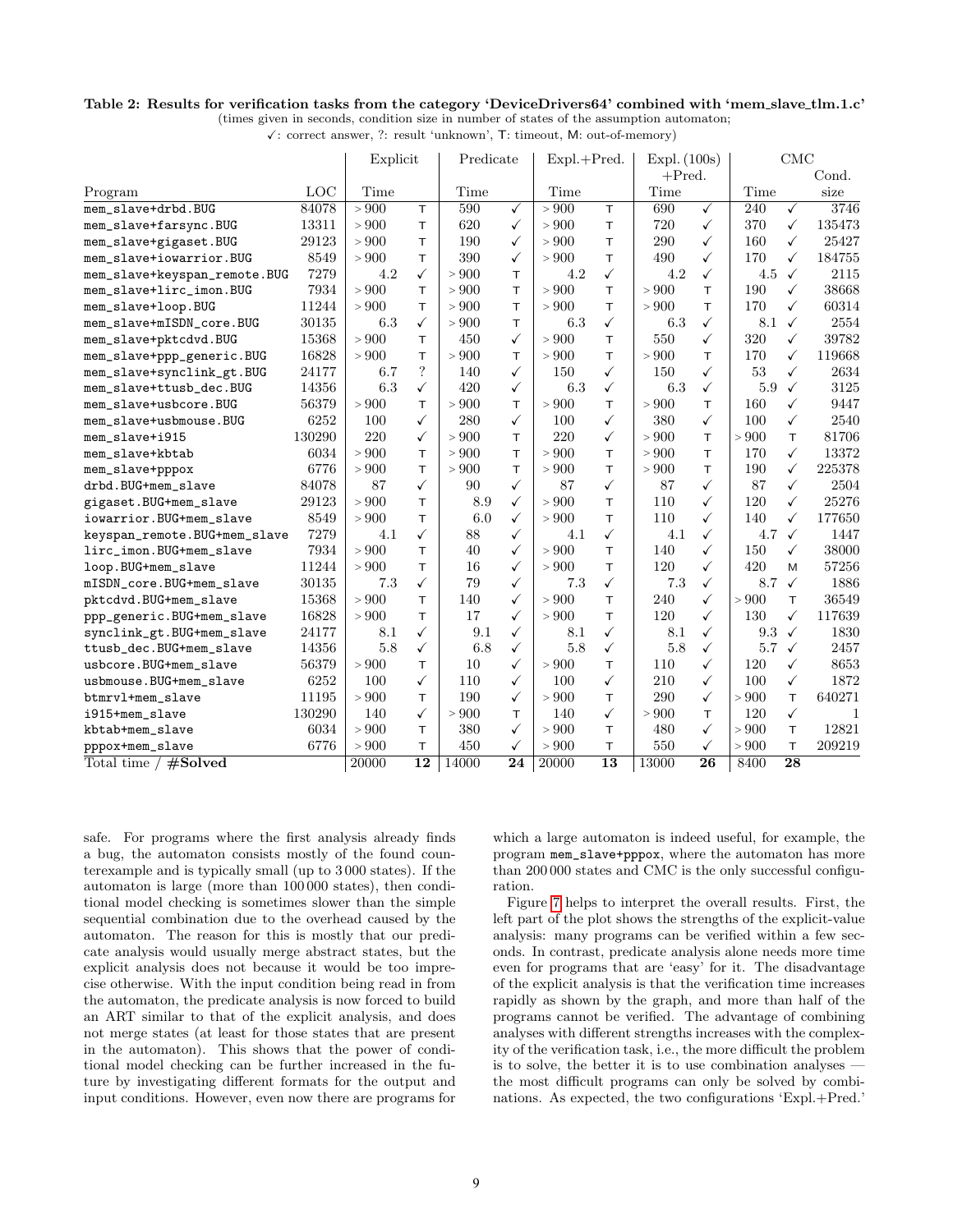

<span id="page-9-0"></span>Figure 7: Quantile functions. For each configuration, we plot all pairs  $(x, y)$  such that the maximum run time of the x fastest results is y. The graphs are plotted on a logarithmic scale and decorated with symbols at every tenth data point in order to make the graphs distinguishable on gray-scale prints.

and 'Expl.  $(100 s)$ +Pred.' differ only for verification times of more than 100 s. The latter of these two configurations is already better in terms of time and successful verification results than predicate analysis alone. It combines the strengths of both configurations, providing fast results for easy programs and being able to solve a large amount of programs within the time and memory limits.

The best graph in the plot refers to the sequential combination with passing of information, based on conditional model checking. On the left (where the explicit analysis is able to solve the programs alone) we notice a small overhead, but the additional work pays off by successfully verifying more programs in less time. There are only few programs for which this configuration needs large amounts of time: 70 programs out of a total of 75 verified programs are analyzed in less than 200 s each.

## 4. CONCLUSION

Software model checking is an undecidable problem, and therefore, we cannot create model checkers that always give a precise answer to the verification problem. Conventional model checkers fail when they cannot give a precise answer, leaving the user no information about what the tool was not able to verify, where in the program the problem occurred, and how much of the program was already verified. Conditional model checking proposes to design model checkers that do not fail, but instead summarize their work when they decide to give up. That is, we change the outcome from {safe, unsafe, fail} to {condition}, meaning that the model checker has verified that the program satisfies the specification under the reported condition. In addition to this user feedback, conditional model checking improves verification coverage and performance by making it possible to give conditions as input that avoid certain parts of the program.

We investigated one major application of conditional model checking: the combination of different verifiers with passing information between the verification runs. After the first verification run, the resulting condition is given as input to the second verification run, which uses a different algorithm or abstract domain, and therefore can be expected to fail on different parts of the state space. This process can be repeated until the desired coverage is achieved. In contrast to other combination techniques, e.g., parallel combination by reduced products, the sequential combination with information passing is possible even if the techniques require different iteration algorithms, are implemented in different tools, are only available as binaries, compile only on incompatible platforms, or run at different locations (e.g., in cloud computing).

The experiments confirmed the following benefits of sequential combination with conditional model checking:

- 1. More problem instances can be solved.
- 2. The performance can be improved, in terms of reduced run-time and reduced memory consumption.
- 3. Better coverage of the state space can be achieved for problem instances for which neither the presence nor the absence of an error can be proved.
- 4. A powerful and flexible combination technique for different verification technologies is established.

Other applications of conditional model checking include partial verification, automatic generation of verifiable benchmarks from programs that are too hard for current techniques, regression model checking, the qualitative comparison of model checking results of different tools, and guided test-case generation based on verification results of staticanalysis runs. We also plan to investigate further applications of conditional model checking. For example, conditional model checking can support the verification of components and modules in isolation, and then be used to compose the global verification goal of the system from the partial results (i.e., modeling assumptions and guarantees as 'conditions'). We leave it for future work to further investigate the structure of conditions and its influence on the verification performance, and to provide an even more flexible language for condition exchange between different model checkers.